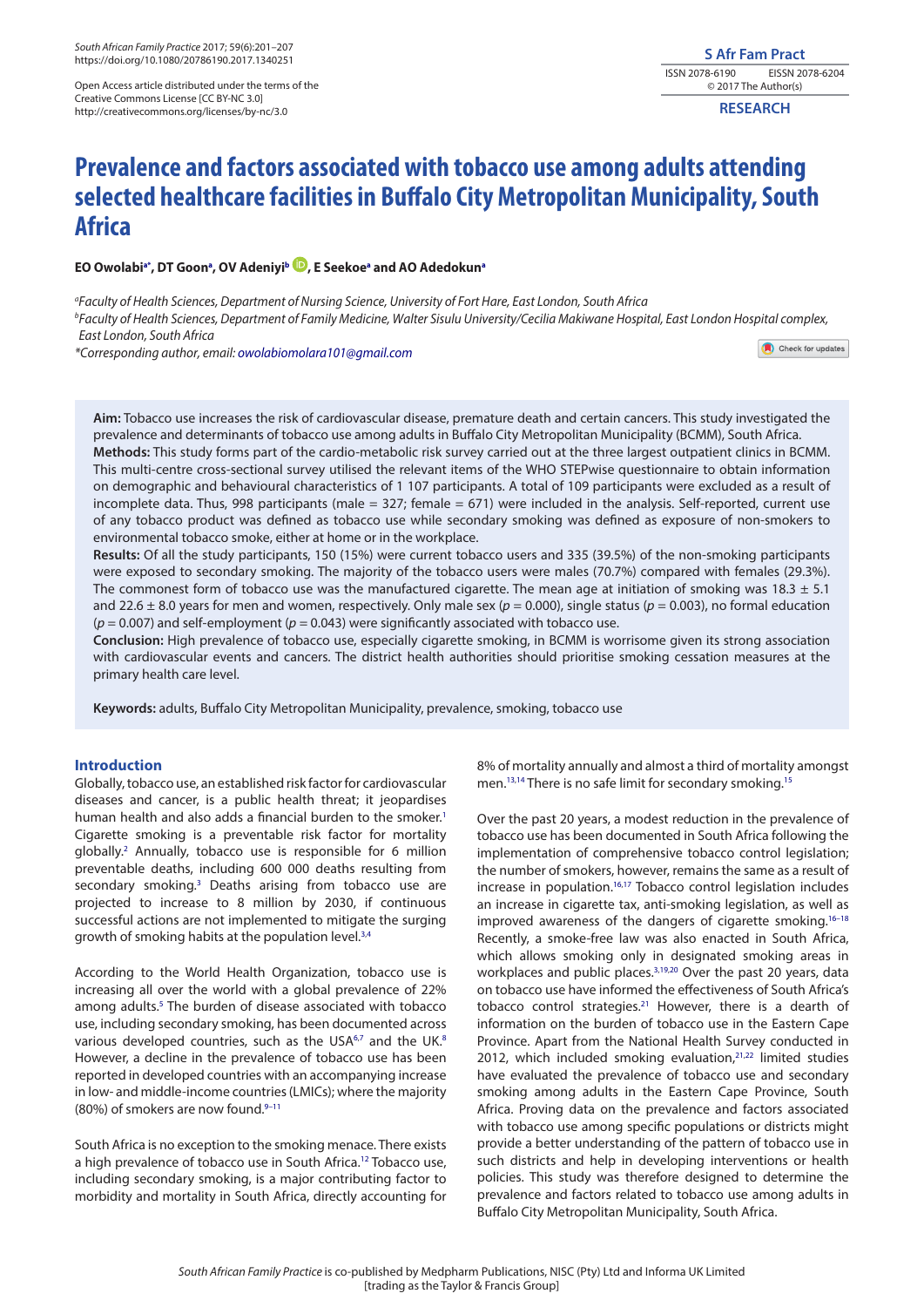# **Methodology**

# *Study settings and participants*

<span id="page-1-0"></span>This cross-sectional study forms part of the cardio-metabolic risk factors assessment project in Buffalo City Metropolitan Municipality (BCMM), South Africa. The study screened for cardio-metabolic risk factors among adults attending the largest outpatient clinics in BCMM. The three outpatient clinics were: Cecilia Makiwane hospital, and Nontyatyambo and Empilweni-Gompo Community Health Centres, located in the rural and semi-urban communities of the selected district. These health facilities care for a total of 755 200 residents in BCMM[.23](#page-5-12) Buffalo City Metropolitan Municipality is situated on the east coast of Eastern Cape Province and it consists of the towns of East London, King William's Town, Bisho and the large townships of Mdantsane and Zwelitsha. The majority (85.1%) of the residents of BCMM are black Africans, with 6.0% coloured population, 0.8% Asian/Indians and 7.7% whites.<sup>[23](#page-5-12)</sup>

## *Sample and sampling technique*

The appropriate sample size was estimated using the following formula:

 $N = (Z1 - \alpha)2 * (P(1 - P))/D2$ 

Where Z is the confidence level, P is the expected proportion of individuals with cardio-metabolic risk factors, and D is the margin of error. P was set at 0.40 and D at 0.05. The calculation was performed at the 95% confidence level. The required sample size per study site was 369 participants and a total of 1 107 participants were included in the study. All ambulatory individuals (both patients and relatives) who fulfilled the inclusion criteria and were attending the study settings during the period of study were conveniently recruited into the study by the researcher. This study was conducted in April and May 2016. Participants were included if they were 18 years and above and excluded if debilitated, pregnant, breastfeeding or have psychiatric disorders in such a manner that obtaining information or anthropometric measurements seemed difficult. One hundred and nine participants were excluded from the study as a result of incomplete data. Thus, a total of 998 adults were included in the data analysis.

#### *Study instrument*

<span id="page-1-1"></span>The participants were interviewed using the previously validated WHO STEPwise questionnaire,<sup>24</sup> which comprises three major items: demographic and behavioural data, and measurements. The instrument was adapted locally and a pilot study, which included 20 participants at one of the sites, was conducted to validate its suitability in the local setting as well as to test the effectiveness of the research process. However, the result of the pilot study was not included in the analysis.

#### *Study procedure*

Trained research assistants collected relevant data on demographic and behavioural characteristics using the WHO STEPwise questionnaire. Demographic variables included items on sex, age, marital status, level of education, employment status and average monthly income. Participants' average self-reported monthly income, level of education and employment status were assessed. Participants earning R2000 or less per month were categorised as low-income earners and middle-income earners if they earned more than R2000. Their level of education was determined by self-reporting of the highest grade level attained in school and was categorised as having no formal education, primary (grade 1–7), secondary (grade 8–12) or

tertiary (post-secondary). Participants were defined as unemployed if they reported that they were not employed in both formal and informal sectors.

Tobacco use was defined as self-reported current use (in the past month) of any tobacco product while secondary smoking was defined as self-reported exposure within the past week to cigarette or any tobacco smoke among non-smokers, either at the workplace or at home. Smoking status was defined by the question 'On the day/days that you smoked cigarettes during the past 30 days, how many cigarettes did you smoke, on average?'. Tobacco users were categorised as low rate (smoke at least five cigarette sticks per day); light rate (smoke between six to nine cigarette sticks per day) and high rate (smoke more than 10 cigarette sticks per day).[25](#page-5-14)[,26](#page-5-15)

# <span id="page-1-3"></span><span id="page-1-2"></span>*Ethical considerations*

Ethical approval was obtained from the University of Fort Hare Research Ethics Committee (Reference number, GOO061SOLO01). Afterwards, permission to conduct the study was obtained from the Eastern Cape Department of Health, the management of the Sub-District Department of Health in Buffalo City Metropolitan Municipality and, finally, the management of the respective health facilities. An information sheet detailing the nature, purpose and the procedure of the study was given to each participant. Each participant gave written, informed consent for his/her voluntary participation in the study. The participants' right to privacy, confidentiality and anonymity were taken into consideration.

### *Statistical analysis*

Descriptive and inferential statistics were used for the data analysis. Frequencies (*n*) and proportions (%) were reported for categorical variables. The associations between the demographic variables and smoking were assessed through bivariate analysis. The Statistical Package for Social Science (SPSS) version 21.0 was used for the data analysis (IBM Corp, Armonk, NY, USA). A *p*-value < 0.05 was considered statistically significant.

# **Results**

#### *Demographic characteristics of the participants*

Table [1](#page-2-0) presents the demographic characteristics of the participants. A total of 998 participants were included in the analysis. The mean age of participants was 42.6 (SD  $\pm$  16.5), with the age range being 18 to 75 years. The majority of the participants were black (98.1%), female (67.8%), single (63.9%) and had at least a grade 8 level of education (69.7%). About half of the participants had no means of income (44.6%) and were unemployed (47.7%), while only a few (7.5%) participants earned above R5000 monthly.

As shown in Figures 1–[3](#page-3-0), 150 (15%) of the participants were tobacco users. Of these, the majority 132 (88.0%) were daily smokers, and 97 (67.4%) consumed fewer than five cigarettes per day. The mean age of smoking initiation for males was  $18.3 \pm 5.1$ and 22.6  $\pm$  8.0 for females. Of the 143 participants who reported the type of tobacco product used, 113 (78.3%) reported using manufactured cigarettes, 13 (9.1%) used hand-rolled cigarettes, 11(7.7%) used pipes, 5 (13.5%) used manufactured and handrolled cigarettes and 2 (1.2%) reported using snuff.

## *Secondary smoking*

About 40% (*n* = 335) of the non-smoking participants were exposed to passive smoking either at home or in the workplace.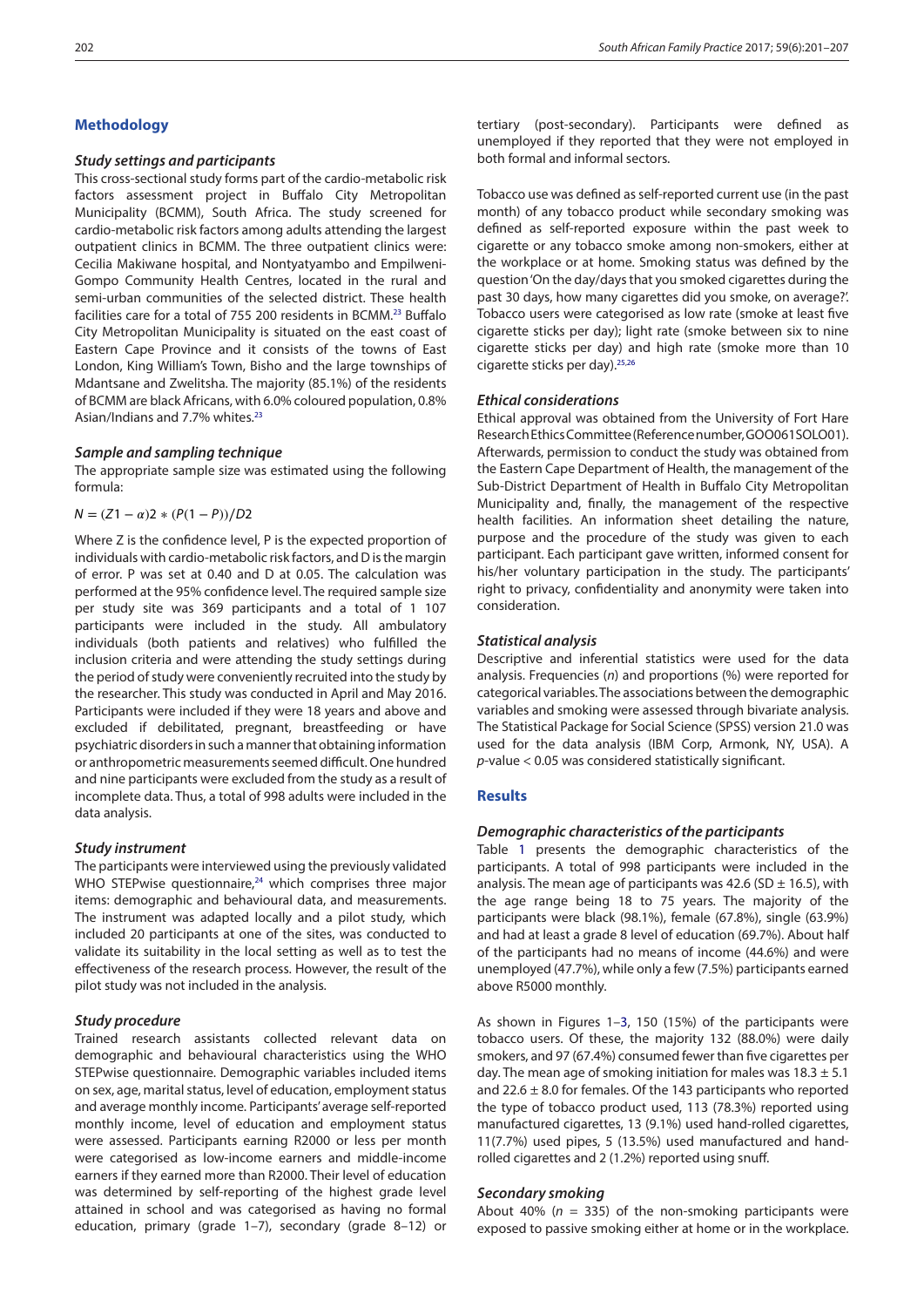| Variables                    | Male, $n = 321$<br>n (%) | Female, $n = 677$<br>n (%) | Total, $n = 998$<br>n (%) |  |  |  |  |  |
|------------------------------|--------------------------|----------------------------|---------------------------|--|--|--|--|--|
| Age group (years)            |                          |                            |                           |  |  |  |  |  |
| $18 - 25$                    | 40 (12.5)                | 143 (21.1)                 | 183 (18.3)                |  |  |  |  |  |
| $26 - 35$                    | 74 (23.1)                | 149 (22.0)                 | 223 (22.3)                |  |  |  |  |  |
| $36 - 45$                    | 67 (20.9)                | 116 (17.1)                 | 183 (18.3)                |  |  |  |  |  |
| $46 - 55$                    | 57 (17.8)                | 110 (16.2)                 | 167 (16.7)                |  |  |  |  |  |
| $56 - 65$                    | 41 (12.8)                | 99 (14.6)                  | 140 (14.0)                |  |  |  |  |  |
| $\geq 66$                    | 42 (14.1)                | 60(8.9)                    | 102 (10.2)                |  |  |  |  |  |
| Level of education           |                          |                            |                           |  |  |  |  |  |
| No formal school-<br>ing     | 62 (19.3)                | 84 (12.4)                  | 146 (14.6)                |  |  |  |  |  |
| Grade 1-7                    | 57 (17.8)                | 99 (14.6)                  | 156 (15.6)                |  |  |  |  |  |
| Grade 8-12                   | 17 (53.3)                | 409 (60.4)                 | 580 (58.1)                |  |  |  |  |  |
| <b>Tertiary</b>              | 31(9.7)                  | 85 (12.6)                  | 116 (11.6)                |  |  |  |  |  |
| Monthly income (Rand)        |                          |                            |                           |  |  |  |  |  |
| No income                    | 134 (41.7)               | 300 (44.3)                 | 445 (44.6)                |  |  |  |  |  |
| R150-2000                    | 89 (27.7)                | 248 (36.6)                 | 326 (32.7)                |  |  |  |  |  |
| R2 001-5 000                 | 74 (23.1)                | 100 (14.8)                 | 174 (17.4)                |  |  |  |  |  |
| R5 001 and above             | 24(7.5)                  | 29 (4.3)                   | 53 (5.3)                  |  |  |  |  |  |
| Marital status               |                          |                            |                           |  |  |  |  |  |
| Single                       | 193 (60.3)               | 444 (65.6)                 | 637 (63.9)                |  |  |  |  |  |
| Married                      | 115 (35.9)               | 185 (27.3)                 | 300 (30.1)                |  |  |  |  |  |
| Separated                    | 1(0.3)                   | 5(0.7)                     | 6(0.6)                    |  |  |  |  |  |
| Divorced                     | 9(2.8)                   | 13 (1.9)                   | 22(2.2)                   |  |  |  |  |  |
| Widowed                      | 2(0.6)                   | 30(4.4)                    | 32 (3.2)                  |  |  |  |  |  |
| Racial group                 |                          |                            |                           |  |  |  |  |  |
| <b>Black</b>                 | 313 (97.5)               | 666 (98.4)                 | 979 (98.1)                |  |  |  |  |  |
| Coloured                     | 8(2.8)                   | 9(1.3)                     | 17(1.7)                   |  |  |  |  |  |
| White                        | 0(0.0)                   | 2(0.3)                     | 2(0.2)                    |  |  |  |  |  |
| Type of employment           |                          |                            |                           |  |  |  |  |  |
| Government<br>employee       | 30(9.3)                  | 33 (4.9)                   | 63(6.3)                   |  |  |  |  |  |
| Non-government<br>employment | 98 (30.5)                | 133 (19.7)                 | 231 (23.2)                |  |  |  |  |  |
| Self-employment              | 30(9.3)                  | 32(4.7)                    | 62(6.2)                   |  |  |  |  |  |
| Students                     | 19 (5.9)                 | 80 (11.8)                  | 99 (9.9)                  |  |  |  |  |  |
| Unemployed                   | 115 (24.2)               | 361 (53.4)                 | 476 (47.7)                |  |  |  |  |  |
| Retired                      | 29 (9.0)                 | 37(5.5)                    | 66 (6.6)                  |  |  |  |  |  |

<span id="page-2-0"></span>**Table 1:** Demographic characteristics of the participants by sex



**Figure 1:** Prevalence of smoking.

As indicated in Figure [4](#page-3-1), 74.9% (*n* = 251) of non-smoking participants who were exposed to cigarette smoke either at home or in their workplace were females.

As shown in Table [2,](#page-4-7) only sex  $(p = 0.000)$ , marital status  $(p = 0.003)$ , level of education  $(p = 0.007)$  and employment status (*p* = 0.043) were significantly associated with tobacco use. Male participants used tobacco products five times more (33.0%) than their female counterparts (6.5%). Participants who had never married used tobacco products more (17.6%) than their married counterparts (10.7%). Self-employed individuals had the highest prevalence of tobacco use (21%) compared with students (8.1%) and the retired participants (9.1%). Also, participants with no form of education had the highest prevalence of tobacco use (21.0%) compared with those with tertiary levels of education (13.8%).

# **Discussion**

This study assessed the burden of tobacco use among adult residents in BCMM, South Africa. The study found a prevalence of tobacco use of 15% among the participants and 88.7% of the tobacco users smoked daily. High prevalence of tobacco use, including secondary exposure, in this setting is worrisome, given the fact that cigarette smoking is an independent and significant risk factor for cardiovascular disease, premature death and certain cancers.<sup>[5](#page-4-4),27</sup> Our results might be due to the effect of globalisation and epidemiological transitions in rural and semiurban BCMM.

<span id="page-2-9"></span><span id="page-2-8"></span>The World Health Organization reported a global increase in cigarette smoking, particularly in the African region.<sup>5</sup> The prevalence found in this study was slightly lower than the reported national prevalence for tobacco use: 18.1%, 16.9% and 17.6% in 2010, 2011 and 2012, respectively[.16,](#page-5-6)[21](#page-5-10)[,22](#page-5-11) However, our result was similar to a report by Waweru *et al.*, [28](#page-5-17) which found a smoking prevalence of 15% among adults in Johannesburg, South Africa. In South Africa, the prevalence of smoking was reported to have modestly reduced between 2004 and 2014, from 24% to 20%; however, there was no reduction in the number of smokers, due to population growth.[18](#page-5-18) The findings of the present study further substantiate the documented decrease in the prevalence of smoking in South Africa. This is commendable; however, continuous monitoring is required to sustain the effectiveness of tobacco control policies in this country.

<span id="page-2-7"></span><span id="page-2-3"></span><span id="page-2-2"></span><span id="page-2-1"></span>The prevalence of smoking recorded in this study was lower than those reported in some other developing countries. For instance, the prevalence rates in India and Chile ranged from 34.6% to 45.4%[.29,](#page-5-19)[30](#page-5-20) In North Africa and eastern Mediterranean countries, such as Morocco and Lebanon, the prevalence of smoking was 15.3% and 53.9%, respectively.<sup>[31](#page-5-21)</sup> The prevalence of smoking in Nigeria as reported by various studies ranged from 3.83% to 30%, varying among different settings, $32-35$  but with the majority of settings showing a prevalence above 20%. Rates lower than those reported in this study have been documented in Ghana, where rates of smoking ranged from 0.3% to 3.8% in 2009 and have witnessed no significant changes over the last three decades[.36,](#page-5-23)[37](#page-5-24) The significant difference in the prevalence of smoking between Ghana and the other African countries might be as a result of the traditionally low rate of tobacco use in Ghana. Ghana has been reported to have the lowest rate of tobacco use in Africa<sup>[38](#page-5-25)</sup>

<span id="page-2-6"></span><span id="page-2-5"></span><span id="page-2-4"></span>More than half (64.4%) of the smokers in this study were low-rate smokers (consuming fewer than five cigarettes per day). Smoking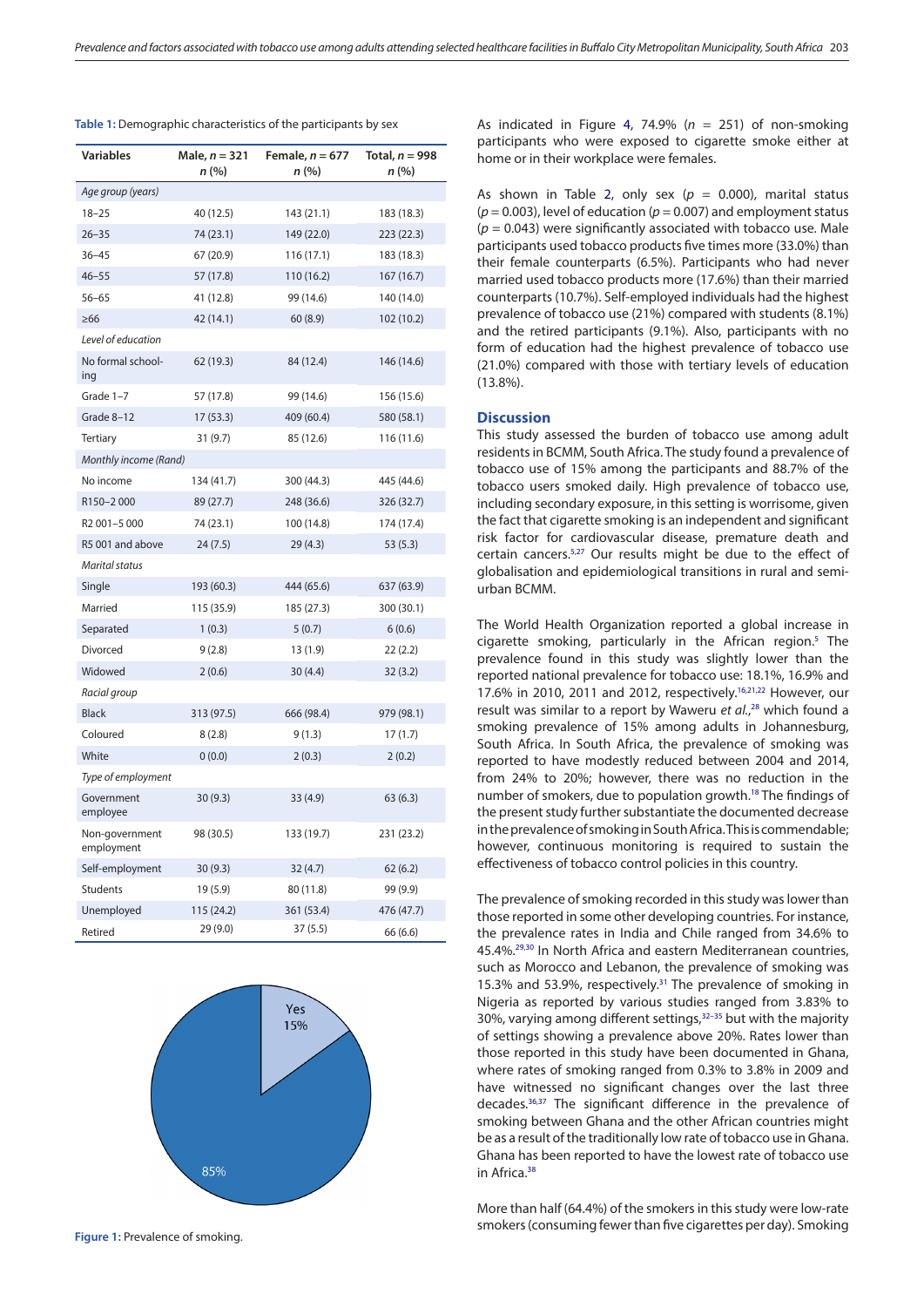

**Figure 2:** Smoking categories of participants.



<span id="page-3-0"></span>**Figure 3:** Types of tobacco products used by participants.



<span id="page-3-1"></span>**Figure 4:** Smoking categories distributed by sex.

<span id="page-3-4"></span><span id="page-3-3"></span><span id="page-3-2"></span>cessation measures should be considered in all individuals using tobacco products given that even less than five cigarettes per day is associated with increased cardiovascular risks.<sup>39</sup> The most common form of tobacco product used by the participants was the manufactured cigarette. This is not surprising as this form of cigarette is easily accessible. The use of other forms of tobacco such as pipes and snuff seems low among the study participants. This might be as a result of the sampling technique adopted for the study as a higher rate of use has previously been documented among the rural and semi-urban communities of South Africa.<sup>40</sup> Yet, this should also be a source of concern as smokeless tobacco sources seen as alternatives, particularly snuff, have been associated with a higher addictive effect and high risk for cardiovascular diseases and some forms of cancer.<sup>41</sup> Often. little emphasis is laid on these forms of tobacco use compared with manufactured cigarette[.41](#page-5-36) The use of these products should be completely discouraged, particularly by the healthcare practitioners involved in behavioural counselling at the primary health care level. Consistent with Mujuzi's study,<sup>[12](#page-5-2)</sup> the age-of <span id="page-3-7"></span><span id="page-3-6"></span>initiation of tobacco use in this study was  $18.3 \pm 5.1$  years and 22.6  $\pm$  8.0 years for male and female, respectively. Also, the current age of restriction for the sale of tobacco in South Africa is 18 years.[43](#page-5-26) Carlson *et al.*[44](#page-5-27) affirm that cigarette smoking is often commenced in childhood or adolescence, the age range of study participants within which the age of initiation of tobacco use fell.

<span id="page-3-8"></span>In addition, 39.5% of the non-smoking participants were either exposed to secondary smoke at home or at work, with the highest rate of exposure found amongst women (74.9%). The high rate of secondary smokers in this study corroborated the result of the high rate of active smoking within the same setting. Women tended to be more often at the receiving end of the smoking of others, which is of concern in view of the risks associated with foetal exposure during pregnancy such as growth restrictions and foetal losses. Also, exposure to secondary smoke has more detrimental effects than assumed as it has about 70% of the adverse health outcome of active smoking.<sup>[45](#page-5-28)</sup> This result supports the global call for stringent measures for smoking cessation at the population level. Women whose partners smoke are mostly exposed to secondary smoke even when they do not smoke themselves. This shows that almost half of the non-smoking participants are also at risk of developing cardiovascular disease, as secondary smoking has been implicated in increasing cardiovascular risk by 25–30% and no safe limit has been established[.45](#page-5-28) Likewise, Xu *et al.*[46](#page-5-29) also reported higher exposure to secondary smoke at home among women. The higher rate found among women is expected. In patriarchal societies such as South Africa, the smoking habits of males may account for unwilling and unavoidable exposure to smoke of female non-smokers. There is a need to urgently control the exposure of women in view of a slightly more detrimental effect of smoking on their cardiovascular system compared with men.<sup>[47](#page-5-30)</sup> In addition to the second-hand exposure among women, there is also an increase in uptake of smoking among young women, which might be a resultant effect of urbanisation, and socioeconomic and political emancipation. Thus, the overall risk of morbidity and mortality from smoking may increase, necessitating targeting this group for intensified anti-smoking interventions.

<span id="page-3-10"></span><span id="page-3-9"></span>Sex, marital status, level of education and employment status were significantly associated with tobacco use. The prevalence of tobacco use among men was five times greater than that recorded among females. This finding corroborated the findings of other studies.<sup>[1,](#page-4-0)[16](#page-5-6)[,21](#page-5-10),31</sup> Smoking is considered to be socially acceptable among men compared with women in the majority of South African communities, thus accounting for the higher prevalence of smoking recorded among men.[48](#page-5-31)[,49](#page-5-32)

<span id="page-3-16"></span><span id="page-3-15"></span><span id="page-3-14"></span><span id="page-3-13"></span><span id="page-3-12"></span><span id="page-3-11"></span><span id="page-3-5"></span>The prevalence of smoking was higher among participants who were never married compared with those who were married. Marriage often comes with responsibilities and married participants are more likely to be restricted in their ability to purchase cigarettes. Such restraints were less prevalent among single and unmarried individuals.<sup>42[,50,](#page-6-0)[51](#page-6-1)</sup> Employment status and level of education were significantly associated with smoking. Participants with no formal education as well as those who were self-employed had a higher prevalence of cigarette smoking. This was contrary to the report of Yoon and Bernell, $52$  who contend that self-employed individuals were less likely to smoke compared with those who were employed. Du and Leigh<sup>[53](#page-6-3)</sup> stated that the higher the income, the less likely the risk of smoking. This was affirmed by the lower prevalence reported among students and retired individuals, who are dependent and also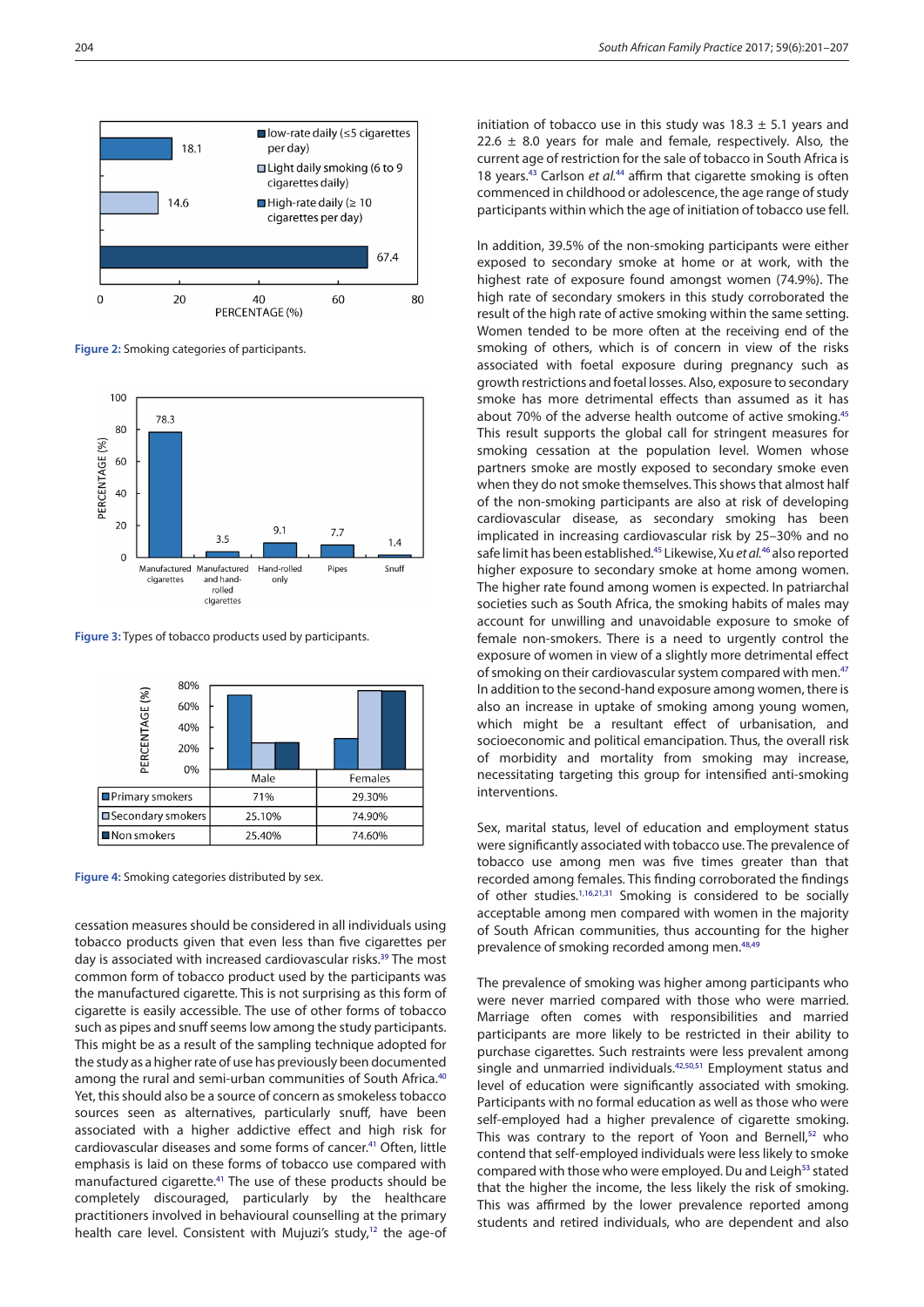<span id="page-4-7"></span>

| Table 2: Association between demographic characteristics and |  |
|--------------------------------------------------------------|--|
| smoking                                                      |  |

| <b>Variables</b>             | Smoke      | Do not<br>smoke | RR   | CI (95%)    | p-value  |  |  |  |
|------------------------------|------------|-----------------|------|-------------|----------|--|--|--|
| Age (years)                  |            |                 |      |             |          |  |  |  |
| $18 - 25$                    | 28 (15.3)  | 155 (84.7)      |      |             | 0.290    |  |  |  |
| $26 - 35$                    | 38 (17.0)  | 185 (83)        |      |             |          |  |  |  |
| $36 - 45$                    | 24 (13.1)  | 159 (86.9)      |      |             |          |  |  |  |
| $46 - 55$                    | 32 (19.2)  | 135 (80.8)      |      |             |          |  |  |  |
| $56 - 65$                    | 18 (12.9)  | 122 (87.1)      |      |             |          |  |  |  |
| Above 65                     | 10(9.8)    | 84.8 (85)       |      |             |          |  |  |  |
| Sex                          |            |                 |      |             |          |  |  |  |
| Male                         | 106 (33.0) | 215(67.0)       | 7.1  | $4.8 - 7.4$ | $0.000*$ |  |  |  |
| Female                       | 44 (6.5)   | 633 (96.5)      |      |             |          |  |  |  |
| Income (Rand)                |            |                 |      |             |          |  |  |  |
| 2000 and<br>below            | 45 (12.6)  | 312 (87.4)      | 0.67 | $0.4 - 1.1$ | 0.061    |  |  |  |
| 2001 and<br>above            | 40 (17.6)  | 187 (82.4)      |      |             |          |  |  |  |
| <b>Marital status</b>        |            |                 |      |             |          |  |  |  |
| Never married                | 112 (17.6) | 525 (82.4)      | 1.8  | $1.2 - 2.7$ | $0.003*$ |  |  |  |
| Ever married                 | 35 (10.7)  | 293 (89.3)      |      |             |          |  |  |  |
| Level of education           |            |                 |      |             |          |  |  |  |
| No formal<br>schooling       | 31 (21.1)  | 115 (78.8)      |      |             | $0.007*$ |  |  |  |
| Grade 1-7                    | 27 (17.3)  | 129 (82.7)      |      |             |          |  |  |  |
| Grade 8-12                   | 76 (13.1)  | 504 (86.9)      |      |             |          |  |  |  |
| <b>Tertiary</b>              | 16 (13.8)  | 100 (86.2)      |      |             |          |  |  |  |
| Employment status            |            |                 |      |             |          |  |  |  |
| Government<br>employee       | 11 (17.5)  | 52 (82.5)       |      |             | $0.043*$ |  |  |  |
| Non-govern-<br>ment employee | 45 (19.5)  | 186 (80.5)      |      |             |          |  |  |  |
| Self-employed                | 13 (21.0)  | 49 (79.0)       |      |             |          |  |  |  |
| Student                      | 8(8.1)     | 91 (91.9)       |      |             |          |  |  |  |
| Unemployed                   | 67 (14.1)  | 409 (85.9)      |      |             |          |  |  |  |
| Retired                      | 6(9.1)     | 60 (90.9)       |      |             |          |  |  |  |

\*Statistically significant at *p* ≤ 0.05.

<span id="page-4-8"></span>have multiple sources of income. Such sources of income include pensions and old people's social grants for the elderly, as obtainable in South Africa, and allowances for students. This also explained why participants with no formal education had a higher smoking prevalence compared with those with a tertiary level of education. Similarly, low level of education had been reported to be associated with a higher prevalence of smoking[.54](#page-6-4) Thus, the higher prevalence of smoking found among the participants with no formal education was not surprising. The higher prevalence of smoking found among the self-employed could be because they operate in a private work environment, which makes it less difficult to enforce anti-smoking regulations.

#### **Strength and limitations**

Although a standardised procedure and questionnaire was utilised in this study, the limitations of this study cannot be ignored. The cross-sectional design of the study could not enable us to establish correlations between variables. Also, selfreporting and convenience sampling of participants might have

introduced some bias or led to under-reporting of the true prevalence of tobacco use, particularly those types other than the manufactured cigarette. Thus, the findings might not be reflective of the national South African demography. Also, it is possible that sampling patients aged 18 years and older might have led to under-reporting of the prevalence of tobacco use in the settings as tobacco use has been reported to be increasing among young people. We also did not obtain data on the duration of cigarette smoking (pack year assessment was difficult). However, the large sample size gave credence to the findings of this study. In addition, this study provided useful epidemiological data to assist district health managers in crafting effective interventions to be implemented at the primary health care level across the district.

#### **Conclusion**

A high proportion of adult residents of BCMM still smoke cigarettes actively despite the implementation of tobacco control policies in South Africa. A significant proportion of individuals living in the region, especially women in the reproductive age groups, are exposed to secondary smoke indoors or in the workplace. Thus, women should be targeted for intensified anti-smoking interventions. District health policies on non-communicable diseases should also incorporate smoking cessation measures at the primary health care and population levels. The current ongoing behavioural health counselling introduced at primary health care centres should be intensified and smokers should also be helped to quit using evidence-based clinical guidelines. Strengthening tobacco-control policies and promoting a comprehensive smoke-free law that prohibits smoking in all indoor areas with no exceptions might result in decreased smoking in the next decade.

#### *Conflicts of interest –* None declared.

*Acknowledgement* – The authors are grateful to the National Research Foundation and the Health and Welfare Sector Education and Training Authority, South Africa for the study grant given to EOO for executing the Master's Degree project from which the current study emanates.

# **ORCID**

OV Adeniyi <http://orcid.org/0000-0003-0216-6701>

#### **References**

- <span id="page-4-0"></span>1. Zhang D, Cao J, Dong Z, et al. Science Direct Prevalence of active and passive tobacco smoking among Beijing residents in 2011. Chr Dis Transl Med. [2016;](#page-0-3)2:120–8.
- <span id="page-4-1"></span>2. World Health Organization. Tobacco. Geneva, Switzerland. [2016](#page-0-4). Available from: http://www.who.int/nmh/publications/fact sheet [tobacco\\_en.pdf.](http://www.who.int/nmh/publications/fact_sheet_tobacco_en.pdf)
- <span id="page-4-2"></span>3. WHO Report on the Global Tobacco Epidemic. Enforcing Bans on Tobacco Advertising. Geneva: Promotion and Sponsorship. World Health Organization; [2015.](#page-0-5)
- <span id="page-4-3"></span>4. World Health Organization. Physical activity. Health Topics. [2016](#page-0-6). [cited 2016 July 9]. Available from: [http://www.who.int/topics/](http://www.who.int/topics/physical_activity/en/) [physical\\_activity/en/.](http://www.who.int/topics/physical_activity/en/)
- <span id="page-4-4"></span>5. World Health Organization. Global status report on noncommunicable diseases 2015: attaining the nine global concommunicable diseases targets; a shared responsibility. Geneva: World Health Organization; [2015](#page-0-7).
- <span id="page-4-5"></span>6. American Lung Association. Health effects of smoking. Smoking facts. [2016](#page-0-8). [cite 2016 June 18]. Available from: [http://www.lung.org/](http://www.lung.org/stop-smoking/smoking-facts/health-effects.html?) [stop-smoking/smoking-facts/health-effects.html?](http://www.lung.org/stop-smoking/smoking-facts/health-effects.html?)
- <span id="page-4-6"></span>7. Jha P, Ramasundarahettige C, Landsman V, et al. 21st-Century Hazards of Smoking and Benefits of Cessation in the United States. N Engl J Med [2013;](#page-0-9)368(4):341–350. https://doi.org/10.1056/NEJMsa1211128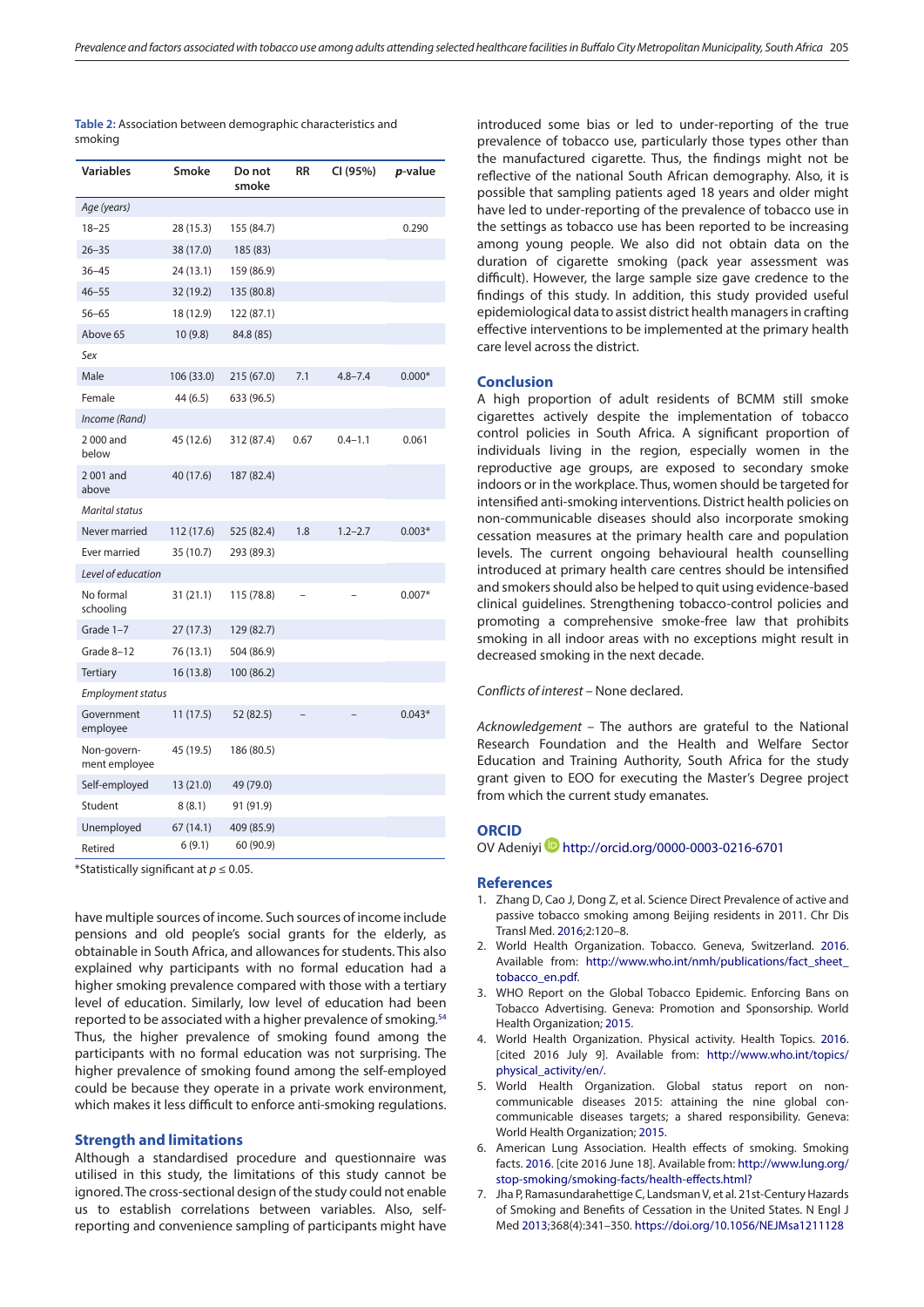- <span id="page-5-0"></span>8. Pirie K, Peto R, Reeves GK, et al. The 21st century hazards of smoking and benefits of stopping : a prospective study of one million women in the UK. Lancet [2013;](#page-0-10)381:133–41. https://doi.org/10.1016/S0140- 6736(12)61720-6
- <span id="page-5-1"></span>9. Eriksen M, MacKay J, Ross H. The Tobacco World Atlas, 4th ed. World Lung Foundation and American Cancer Society, 2012. [cited 2013 Oct, 1]. Available from: <http://www.tobaccoatlas.org>.
- 10. Giovino GA, Mirza SA, Samet JM, et al. Tobacco use in 3 billion individuals from 16 countries: An analysis of nationally representative cross-sectional household surveys. Lancet 2012;380(9842):668–79. https://doi.org/10.1016/S0140-6736(12)61085-X
- 11. Murray CJL, Lopez AD. Measuring the Global Burden of Disease. N Engl J Med. 2013;369:448–57. https://doi.org/10.1056/NEJMra1201534
- <span id="page-5-2"></span>12. Mujuzi JD. Smoking in the workplace in South Africa: Law and practice relating to the rights and obligations of employers and employees. SAJBL [2010;](#page-0-11)3(2):79–83.
- <span id="page-5-3"></span>13. Health 24. Law catches up with smokers. Stop Smoking. [2009](#page-0-12). [cited 2016 June 21]. Available from: [http://www.health24.com/Lifestyle/](http://www.health24.com/Lifestyle/Stop-smoking/Law-catches-up-with-smokers-20120721) [Stop-smoking/Law-catches-up-with-smokers-20120721.](http://www.health24.com/Lifestyle/Stop-smoking/Law-catches-up-with-smokers-20120721)
- <span id="page-5-4"></span>14. Van Zyl-Smit RN, Allwood Bc, Stickells D, et al. South African tobacco smoking cessation clinical practice guideline. SAMJ, [2013](#page-0-13); 103(11):833.
- <span id="page-5-5"></span>15. Ayo-Yususf O, Olufajo O, Agaku IT. Exposure to secondhand smoke and voluntary adoption of smoke-free home and car rules among non-smoking South African adults. BMC Public Health [2014](#page-0-14);14:580. https://doi.org/10.1186/1471-2458-14-580
- <span id="page-5-6"></span>16. Ayo-yusuf OA, Olutola BG. 'Roll-your-own' cigarette smoking in South Africa between 2007 and 2010. BMC Public Health [2013](#page-0-15);13:597. https://doi.org/10.1186/1471-2458-13-597
- <span id="page-5-7"></span>17. Vellios N, Van WC. Determinants of regular smoking onset in South Africa using duration analysis. BMJ Open [2016;](#page-0-16)6:0111076.
- <span id="page-5-18"></span>18. Zuma ND. A comprehensive, health-promotion approach to tobacco control. SAMJ [2013;](#page-2-7)103(11):1.
- <span id="page-5-8"></span>19. Avenant R. Tobacco control legislation. Cape Town: The Cancer Association of South Africa; [2015](#page-0-17).
- <span id="page-5-9"></span>20. Baleta A. South African's Health Minister wins anti-smoking court battle. Lancet [1998;](#page-0-18)352:890.
- <span id="page-5-10"></span>21. Reddy P, Zuma K, Shisana O, Jonas K, Sewpaul R. Prevalence of tobacco use among adults in South Africa: Results from the first South African National Health and Nutrition Examination Survey. SAMJ [2015;](#page-0-19)105(8):648–55. https://doi.org/10.7196/SAMJnew.7932
- <span id="page-5-11"></span>22. Shisana O, Labadarios D, Rehle T, et al. The South African national health and nutrition examination survey SANHANES-1. 1st ed. Cape town: HSRC press; [2013](#page-0-20).
- <span id="page-5-12"></span>23. Statistics South Africa. South African statistics, South Africa. [2011](#page-1-0); 1–190. Available from: [http://www.statssa.gov.za/publications/](http://www.statssa.gov.za/publications/SAStatistics/SAStatistics2011.pdf) [SAStatistics/SAStatistics2011.pdf.](http://www.statssa.gov.za/publications/SAStatistics/SAStatistics2011.pdf)
- <span id="page-5-13"></span>24. World Health Organization. Distribution: general steps: A framework for surveillance The WHO STEPwise approach to Surveillance of noncommunicable diseases (STEPS), Geneva: Author. [2003.](#page-1-1) Available from: [www.who.int/...surveillance/.../steps\\_framework\\_dec03.pdf](http://www.who.int/...surveillance/.../steps_framework_dec03.pdf).
- <span id="page-5-14"></span>25. Robertson L, Losua E, McGee R, Hancox RJ. Non-daily, low-rate daily, and high-rate daily smoking in Young Adults: A 17-year follow up. Nicotine Tob Res. [2016;](#page-1-2)18(5):943–9. https://doi.org/10.1093/ntr/ntv167
- <span id="page-5-15"></span>26. Staton CA, Papadonatos G, Llyod-Richardson EE, et al. Consistency of self-reported smoking over a 6-year interval from adolescence to young adulthood. Addiction. [2007;](#page-1-3)102:1831–9. https://doi.org/10.1111/add.2007.102.issue-11
- <span id="page-5-16"></span>27. Mancia G, Fagard R, Narkiewicz K, et al. ESH/ESC guidelines for the management of arterial hypertension: the Task Force for the Management of Arterial Hypertension of the European Society of Hypertension (ESH) and of the European Society of Cardiology (ESC). Blood pressure [2013;](#page-2-8)22:193–278. doi:[10.3109/08037051.2013.812549](https://doi.org/10.3109/08037051.2013.812549). PMID: 23777479.
- <span id="page-5-17"></span>28. Waweru P, Anderson R, Steel H, Venter WDF, Murdoch D, Feldman C. The prevalence of smoking and the knowledge of smoking hazards and smoking cessation strategies among HIV- positive patients in Johannesburg. South Africa. SAMJ [2013;](#page-2-9)103(11):858–60.
- <span id="page-5-19"></span>29. Champagne BM, Sebrié EM, Schargrodsky H, Pramparo P, Boissonnet C, Wilson E. Tobacco smoking in seven Latin American cities: the CARMELA study. Tobacco Control [2010](#page-2-1);19(6): 457–62. https://doi.org/10.1136/tc.2009.031666
- <span id="page-5-20"></span>30. Gupta B. Burden of Smoked and Smokeless Tobacco Consumption in India - Results from the Global adult Tobacco Survey India (GATS-India) - 2009-2010. A Pac J Can Prev. [2013](#page-2-2);14(5):3323–29.
- <span id="page-5-21"></span>31. Khattab A, Javaid A, Iraqi G, et al. Smoking habits in the Middle East and North Africa: Results of the BREATHE study. Res Med [2012;](#page-2-3)106(S2):S16– S24. https://doi.org/10.1016/S0954-6111(12)70011-2
- <span id="page-5-22"></span>32. Desalu OO, Oluboyo PO, Olokoba AB, et al. Prevalence and determinants of tobacco smoking among HIV patients in North Eastern Nigeria. Afr J Med Sci. 2009;38(2):103–8.
- 33. Hussain N, Akande M, Adebayo E. Prevalence of cigarette smoking and knowledge implications among Nigerian soldiers of its health. E Afr J Public Health 2010;7(1):81–3.
- 34. Odeyemi KA, Osibogun A, Akinsete AO, Sadiq L. The Prevalence and Predictors of Cigarette Smoking among Secondary School Students in Nigeria. N Postgraduate Med. J. 2009;16(1):40–5.
- 35. Salaudeen A, Akande T, Musa O. Cigarette smoking prevalence and awareness of health problems of tobacco use among students of colleges of education in a North-Central State of Nigeria. Nig Med Pract 2009;55:6.
- <span id="page-5-23"></span>36. Addo J, Smeeth L, Leon DA. smoking patterns in ghanaian civil servants: changes over three decades. Intl J Env Res Pub Health [2009;](#page-2-4)6:200–8. https://doi.org/10.3390/ijerph6010200
- <span id="page-5-24"></span>37. Lewis S, Mcneill A, Gilmore A, Britton J. Smoking uptake and prevalence in Ghana. Tobacco Control [2009](#page-2-5);18:365–70.
- <span id="page-5-25"></span>38. Pampel F. Tobacco use in sub-Sahara Africa: estimates from the demographic health surveys. Soc Sci Med. [2008](#page-2-6);66:1772–83. https://doi.org/10.1016/j.socscimed.2007.12.003
- <span id="page-5-34"></span>39. U.S Department of Health and Human Service. The health consequences of smoking—50 Years of progress: a report of the surgeon general. Atlanta, GA: Author. [2014.](#page-3-2)
- <span id="page-5-35"></span>40. Peer N, Bradshaw D, Laubscher R, Steyn K. Trends in adult tobacco use from two South African demographic surveys conducted in 1998 and 2003. SAMJ [2009;](#page-3-3)99:744–9.
- <span id="page-5-36"></span>41. Omole OA, Ogunbanjo GA, Ayo-Yusuf OB. Review of alternative practices to cigarette smoking and nicotine replacement therapy: how safe are they? S Afr FAm Pract. [2011;](#page-3-4)53(2):154–60. https://doi.org/10.1080/20786204.2011.10874077
- <span id="page-5-33"></span>42. Schane RE, Ling PM, Glantz SA. Health effects of light and intermittent smoking: A review. Circ. [2010](#page-3-5);121(13):1518–22. https://doi.org/10.1161/CIRCULATIONAHA.109.904235
- <span id="page-5-26"></span>43. SA Health. Smoking, the rules and regulation. Prot Public Health [2013](#page-3-6):1–2. [cited 2016 Dec 12]. Available from: [http://www.sahealth.](http://www.sahealth.sa.gov.au/wps/wcm/connect/Public+Content/SA+Health+Internet/Protecting+public+health/Smoking+the+rules+and+regulations/) [sa.gov.au/wps/wcm/connect/Public+Content/SA+Health+Internet/](http://www.sahealth.sa.gov.au/wps/wcm/connect/Public+Content/SA+Health+Internet/Protecting+public+health/Smoking+the+rules+and+regulations/) [Protecting+public+health/Smoking+the+rules+and+regulations/](http://www.sahealth.sa.gov.au/wps/wcm/connect/Public+Content/SA+Health+Internet/Protecting+public+health/Smoking+the+rules+and+regulations/).
- <span id="page-5-27"></span>44. Carson KV, Brinn MP, Labiszewski NA, et al. Interventions for tobacco use prevention in Indigenous youth. Cochrane Database Sys Rev. [2012](#page-3-7); 8:CD009325.
- <span id="page-5-28"></span>45. U.S Department of Health and Human Services. The health consequences of involuntary exposure to tobacco smoke: A Report of the Surgeon General. Atlanta, GA: Author. [2006.](#page-3-8)
- <span id="page-5-29"></span>46. Xu Z, Han H, Zhuang C, et al. Tobacco use and exposure to second-hand smoke among urban residents: A community-based investigation. Int J Endocr. [2015;](#page-3-9)12:9799–808.
- <span id="page-5-30"></span>47. Konstantopoulou SS, Behrakis PK, Lazaris AC, Nicolopoulou-Stamati P. Indoor air quality in a bar/restaurant before and after the smoking ban in Athens Greece. Sci Total Environ [2014;](#page-3-10)476: 136–43. https://doi.org/10.1016/j.scitotenv.2013.11.129
- <span id="page-5-31"></span>48. Huxley RR, Woodward M. Cigarette smoking as a risk factor for coronary heart disease in women compared with men: a systematic review and meta-analysis of prospective cohort studies. Lancet [2011](#page-3-11);6736(11):60781–2.
- <span id="page-5-32"></span>49. Reddy P, James S, Sewpaul R, et al. A decade of tobacco control: The South African case of politics, health policy, health promotion and behaviour change. SAMJ [2013;](#page-3-12)103(11):835–40. https://doi.org/10.7196/samj.6910